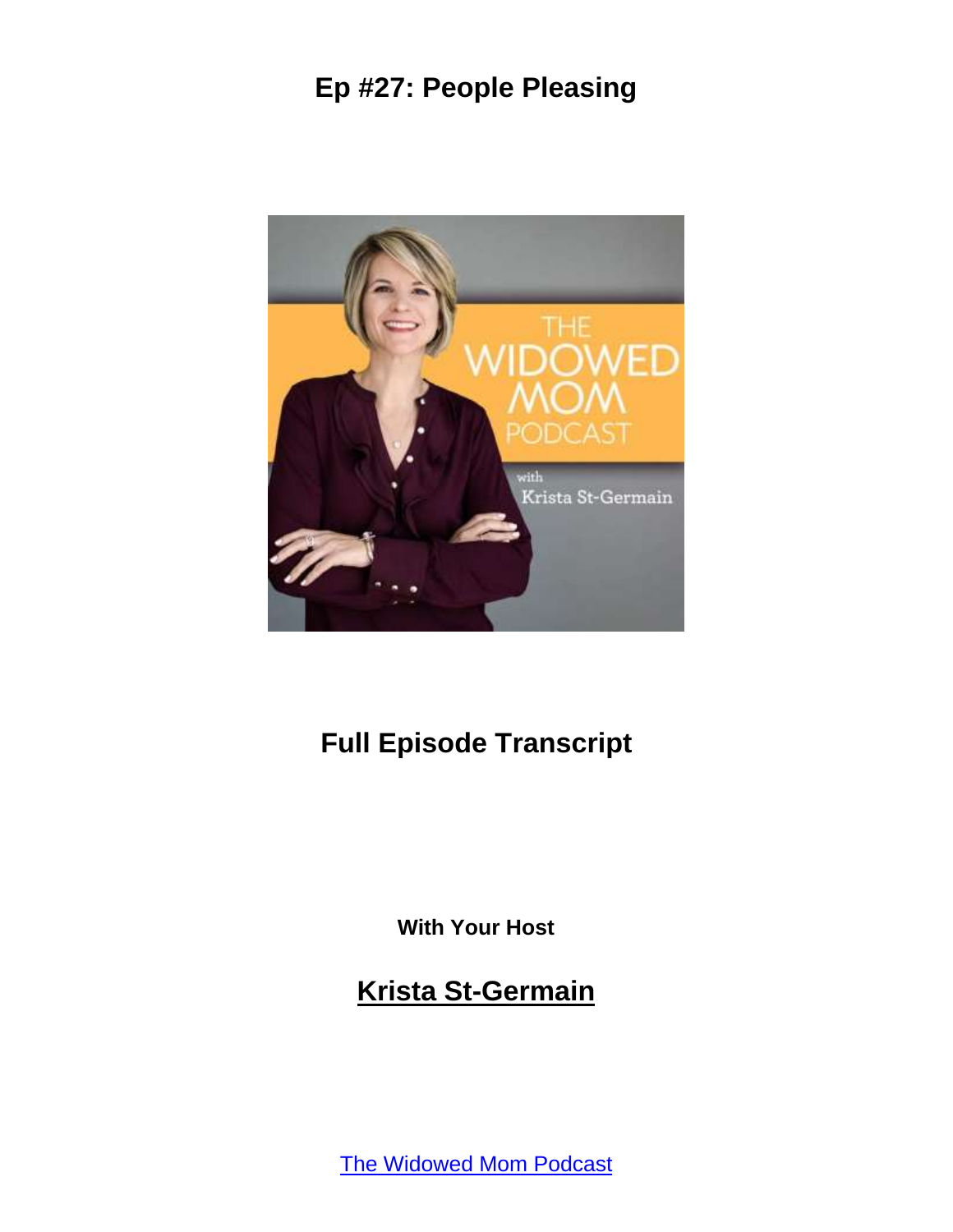Welcome to *The Widowed Mom Podcast*, episode 27, People Pleasing.

Welcome to *The Widowed Mom Podcast,* the only podcast that offers a proven process to help you work through your grief to grow, evolve, and create a future you can actually look forward to. Here's your host, certified life coach, grief expert, widow, and mom, Krista St-Germain.

Hello, beautiful. Welcome to another episode of the podcast. I wonder, do you look in the mirror and tell yourself that you're beautiful? Because if you don't, you should start. I give you permission. Go look in the mirror, look yourself in the eyes, and tell yourself you're beautiful. I learned to do this from my mentor. It felt a little awkward at first, but now it's much easier and it makes me smile.

Alright, so we're going to talk about people pleasing. I'm recording this episode about to head out of town this evening for an event with another life coach colleague of mine. I'm going to be teaching at her event. It's not grief related, but I just love, love, love her clients. Her name is Kara Loewentheil and she is just such a fantastic coach. So it's going to be a great time going to one of my favorite cities, Denver, for the weekend.

And I sat down to record the podcast, lo and behold, my microphone wouldn't work. And it turns out that the update I did to my Mac, because, you know, it said there's an update available, and so I said okay. But the update to the latest operating system somehow made my microphone not work. So shout out to Pavel, my podcast producer, for helping me figure out what to do with some strange workaround.

So, that said, I am getting this podcast to you before I leave because this is my commitment to you and I keep my commitments. We're going to talk about people pleasing. Raise your hand if you think that you have people pleasing tendencies. I can't see you, but I'm assuming that your hand is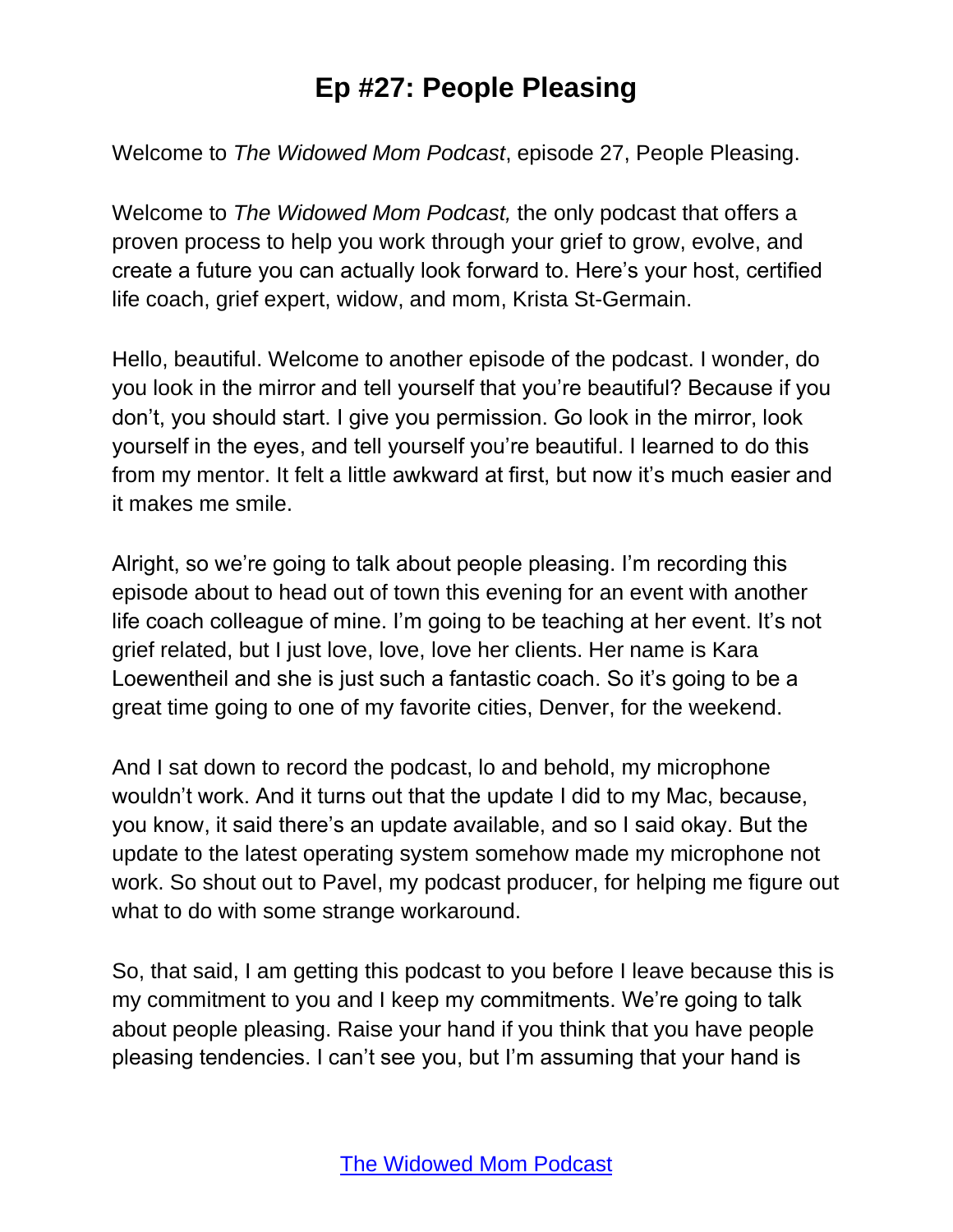raised because most of us do have the tendency to want to people please. So we're going to talk about it in this episode.

I'm going to tell you why we do it, why it doesn't actually work like we think it does, and how to stop. This is something I've done a lot of work on myself. I'm still doing this work and I want to teach it to you because I know how much better my life is in areas where I used to people please and I've been able to figure this out for myself.

So, let's talk about what people pleasing looks like. I'm going to give you some examples that I see in my Widowed Mom clients. We'll talk about then what it is. So, here's what it looks like. See if you see yourself in any of these examples.

Somebody asks you at your child's school to participate in the cookie bake fundraiser. We can't buy cookies for this. We actually have to bake them because it's a homemade cookie fundraiser. And in your mind, you're thinking, "I do not have time to bake cookies. I do not want to bake cookies. I do not like to bake cookies."

But then a little voice says, "If I say no, they'll think I don't care about my kid. They'll think I'm not a good parent. They'll think I can't be counted on anymore because I'm a widow. They'll think I can't get it together now because my husband has died…" something along those lines. You start worrying about that they think. And you add baking cookies to your already long to-do list.

Maybe someone asks you out on a date, or a friend tries to hook you up on a date and you don't want to go on the date. But then a little voice says, "Yes, but if I say no, I'll hurt their feelings. If I say no, they'll think that I'm not appreciative or they'll think I'm stuck up or they'll think that I'm not handling my grief well, or I'm not healing, I should be farther along than I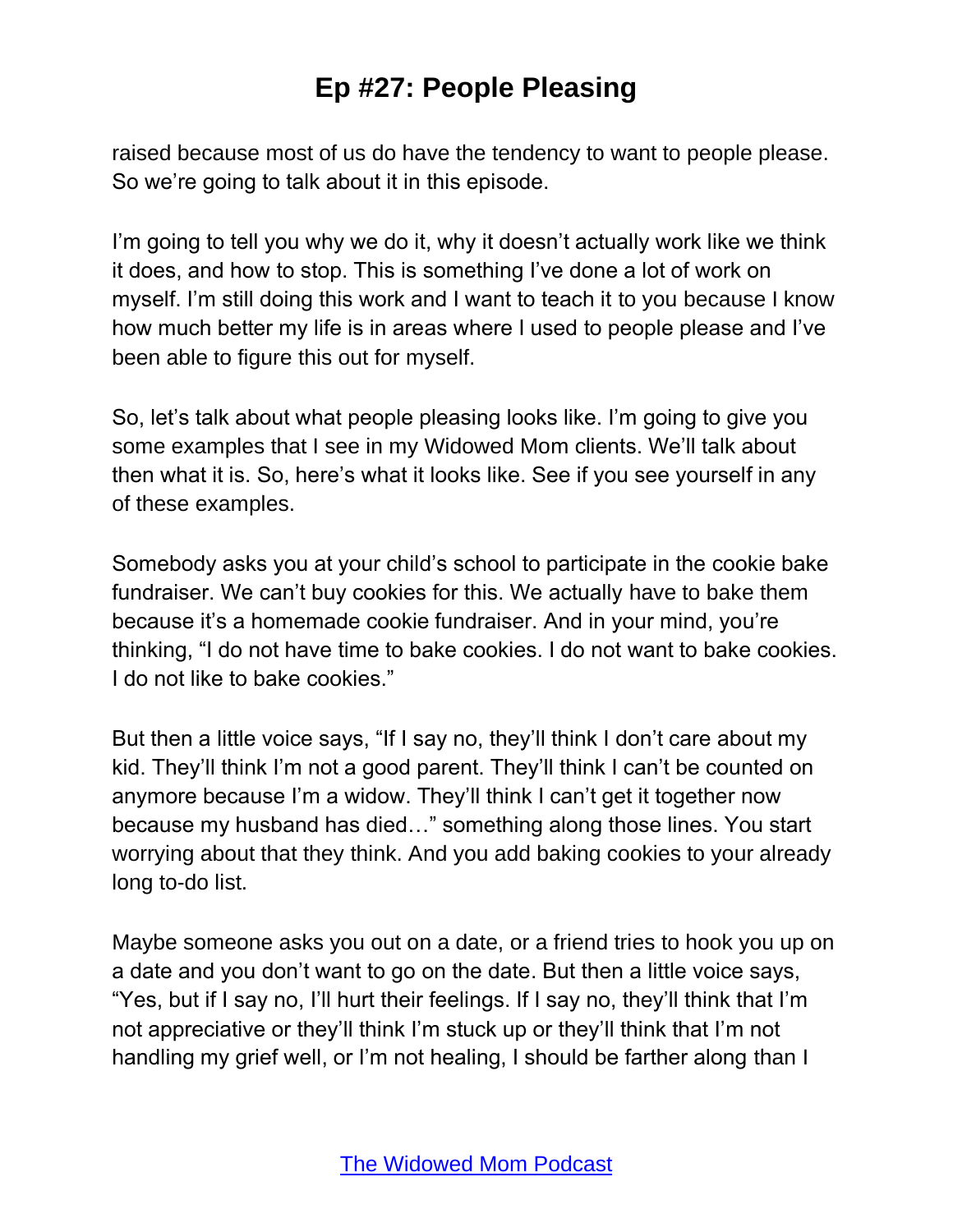am. But I don't really want to go." And so you say, "Oh, just this once. It won't hurt. I'll just do it." Then you do it.

Or maybe, you do want to go out on the date, but then your brain says, "Yes, but I better not tell so and so because they might think that I'm rushing into this. They might think that I didn't really love my husband. They might think that I should wait longer." Or, "I don't want to tell my kids because they might think I'm trying to replace their father. They might not like it"

Or, even though it's not in your budget, your kid asks you to buy something. Maybe it's a young child, maybe it's a teenager. Maybe it's a grown child. That thing that they want, it's not on the budget, but then a little voice says, "Yes, but if I don't buy it, they'll be so disappointed and they've already been through so much. And if their father were still here and we still had a double income, I could afford this thing and so I should just buy it for them. And if I don't buy it for them, maybe they'll think that I don't have it together financially and then they'll worry about me or they'll worry about our future. They'll think that our quality of life is going to change because dad died."

Or maybe there' s something you can afford and you have plenty of money. Maybe it's life insurance money. But you're worried about what other people will think if either they know you have that money, or if they know you've spent it and they will judge how you spent it and they will not like how you spent it. They will not like that you have it. Or maybe you resent how you got it in the first place.

Maybe your boss asks you to take on an extra project at work and you want to say no because you know that you don't have the bandwidth right now, but you think, "My boss might not think I'm as good at my job as I used to be. If I say no, they'll think there's something wrong with me, that I'm not coping well, I don't have it together, I can't multitask like I used to be able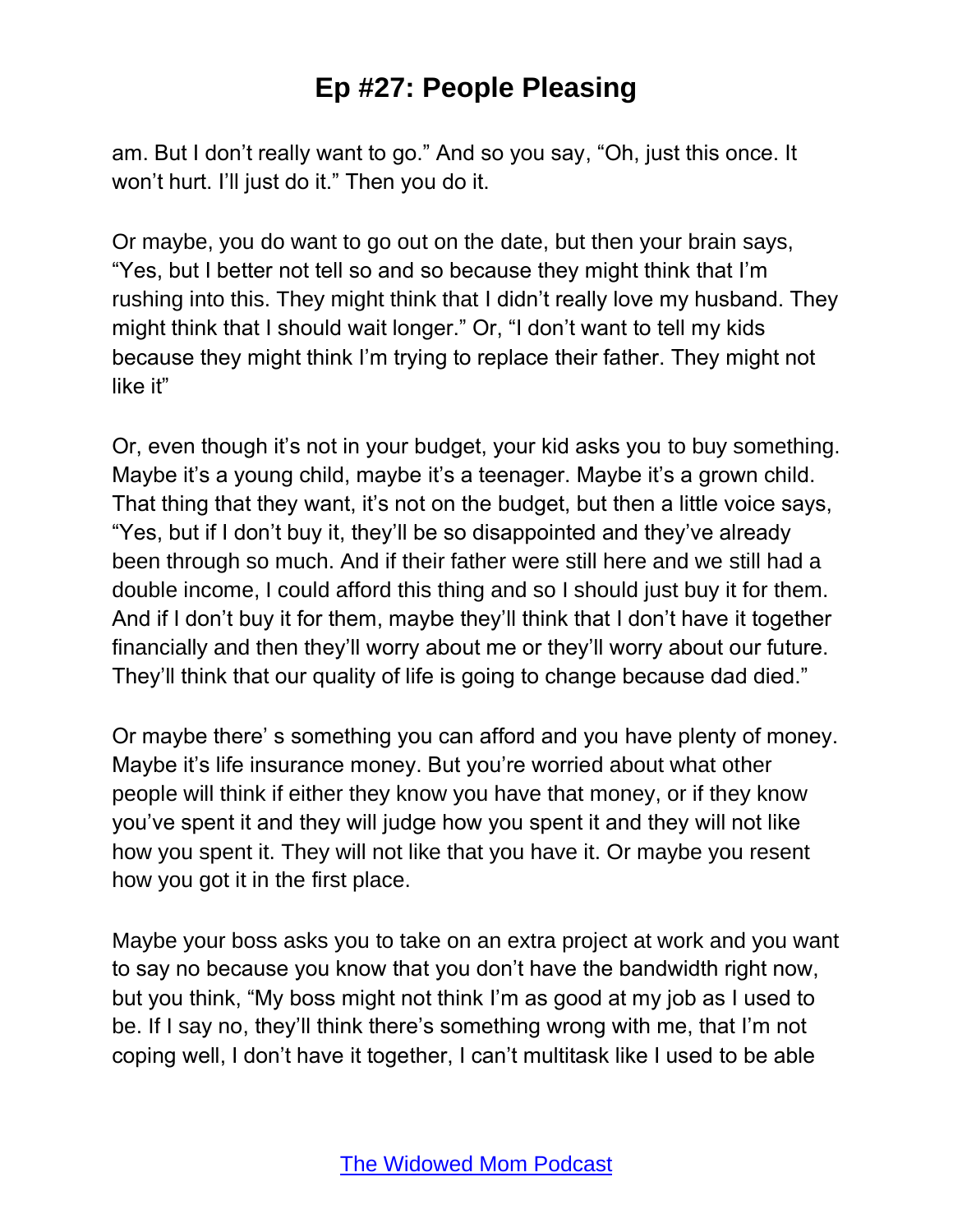to. They'll think I'm not doing as well as I should be. They'll think that I've lost my edge."

These are the types of examples that I see all the time. I feel tense just talking about them. This is what people pleasing looks like and I have done so much of this. People pleasing at its core is when we prioritize what other people think over what we think. It's when we make somebody else's opinion more important than our opinion.

And the bad news is that it's a game that we are playing and there's no possible way to win it because even if people are pleased with the decisions that we make, if we aren't pleased with ourselves, then we can't win.

So let's talk about the three main reasons that we do it in the first place, because I want first for us to show some grace and compassion to ourselves and understand why we do this. I'm always going to teach you why we're doing what we're doing because whenever we get caught in judgment, we just start beating ourselves up for doing something we don't want to do, we lose our ability to make any change.

We can't change behaviors when we're judging them. So let's understand why we're doing this. The first reason we're doing it is because our brain is wired to want acceptance. It's a survival mechanism.

If you haven't listened to the episode that I did on the Motivational Triad, go back and listen to that one. Our brain wants to be part of the clan. It wants to not experience rejection because it associates rejection with the risk of death.

Our primitive brain just hasn't caught up with the times. And that's okay. We don't need it to. We just need to notice that sometimes we have an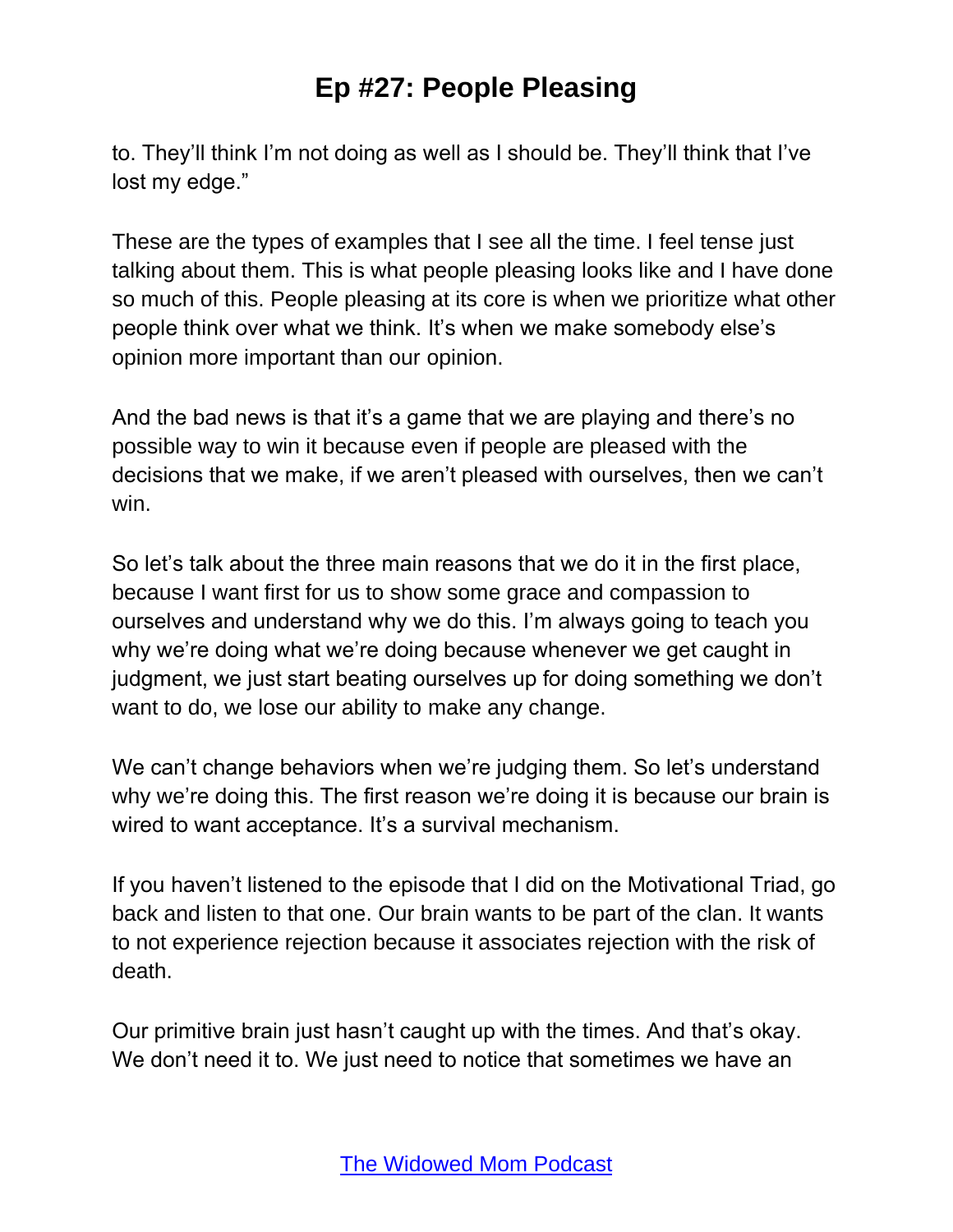irrational fear of rejection and our brain is going to want to offer that we should do things to be accepted. So it's just there.

Another reason is that, especially as women, we've been conditioned to believe that it's our job to please other people, that we should go along to get along. We have been taught that this is the way, that we should edit our own opinions.

We've been marinating in a culture that, although it's changing, has sent us these messages for a number of years. And so we tend to believe that what we want is less important than what other people want, what we think is less important than what other people think and that we should put ourselves last. We should put everyone else first before ourselves.

So we've got a brain that's wired to want acceptance. We're conditioned socially to believe that, as females, it's our job to make other people happy, and now we're going to throw in some grief fun in the mix and complicate things, as if it weren't difficult enough already.

Now, we throw in the grief. So now it's even more messy because our entire foundation has been rocked. We're likely struggling with more overwhelm and stress and worry than anxiety than we've ever had before. And we might be experiencing less self-confidence than we've ever had. We might just be realizing that much of our self-confidence came from our thoughts about our relationship, our identity as a couple, our husband's belief in us.

And so we want to feel valued and we want to feel accepted and loved in an entirely new way. We're feeling lonelier than ever. I'm generalizing here. You're going to be in a unique space. I don't know exactly where that is, but I'm just generalizing what I see. And depending on where you are in your grief, it's going to be different from you.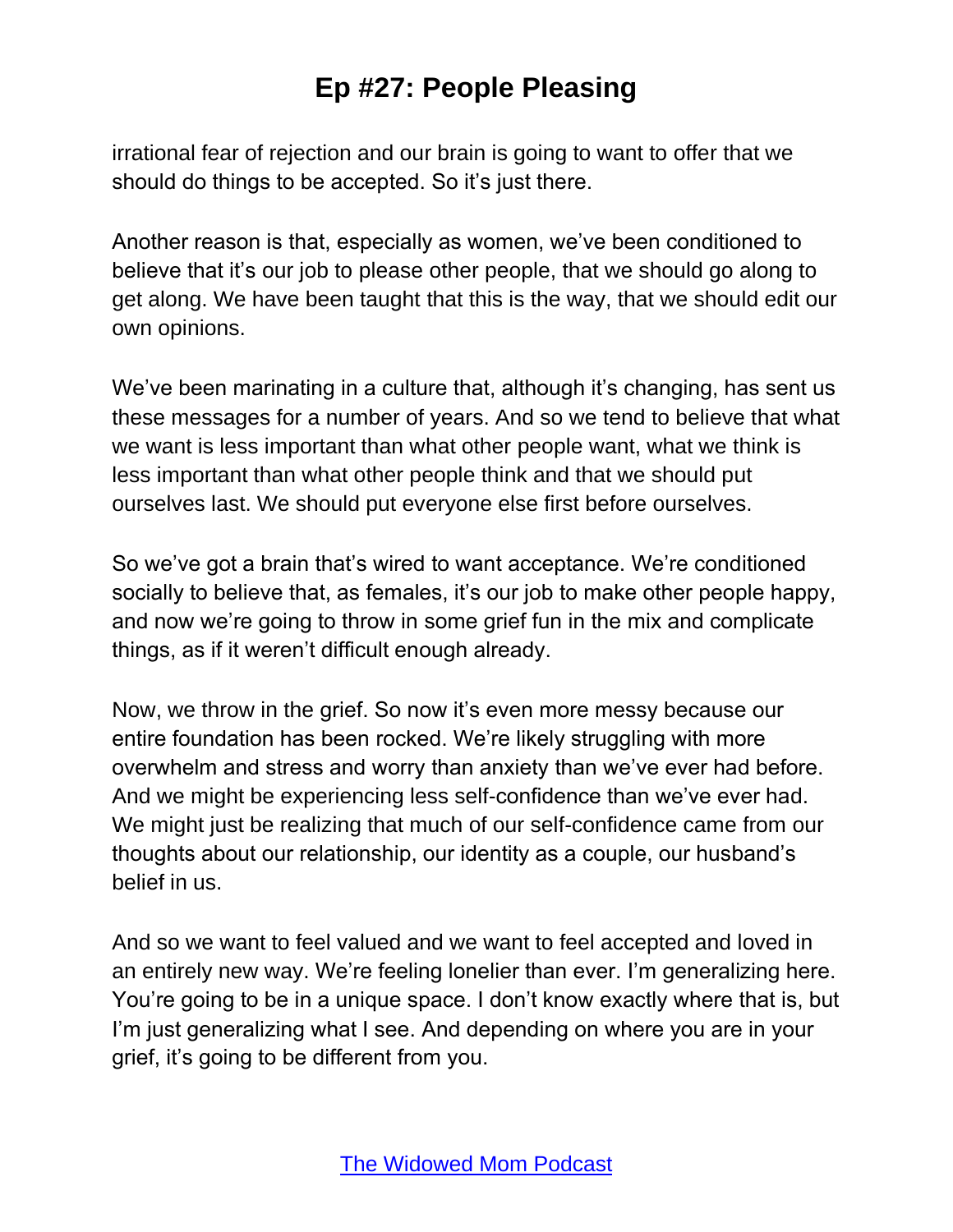You might still be in that stage where you are depleted physically, where it's just physical exhaustion. The impact of grief on your body is still felt, and sometimes you want to go along just to get along because you're so tired of thinking you have – your bandwidth to make decisions is so limited that it just requires less energy in the moment to figure out our own opinion and it's just easier to just go with what the other person wants, even if it's not what we want, we just acquiesce.

And we might even be telling ourselves we don't know what our opinion is. This happens all the time, that we don't know what our preferences are or who we are or what we want. And we think all of these thoughts about not knowing who we are and what we want and we actually block ourselves from the inner knowing that does exist, and that prevents us from taking the kinds of action that would help us figure out what we want and who we are. That's probably a whole podcast episode on its own.

So I want you to show yourself some grace when it comes to people pleasing. There's no sense in making yourself feel bad if you relate to this. There's a reason for it – reasons. Our brain is wired to want that acceptance. We're conditioned socially to please others and then we complicate things with grief. So let's be kind and compassionate and understanding to ourselves for how we got here in the first place. And then we can talk about what we can do about it.

So, obviously, people pleasing doesn't actually work, and we want to get out of this pattern when we can. So first we have to be honest with ourselves about what people pleasing is and isn't. People pleasing just isn't possible. It doesn't actually work. The only way it could work is if we could think other people's thoughts and create their feelings because, I've taught you in other episodes, that our thoughts cause our feelings.

Feelings aren't contagious. I can't make you feel anything and you can't make me feel anything. Unless I could jump into your brain and somehow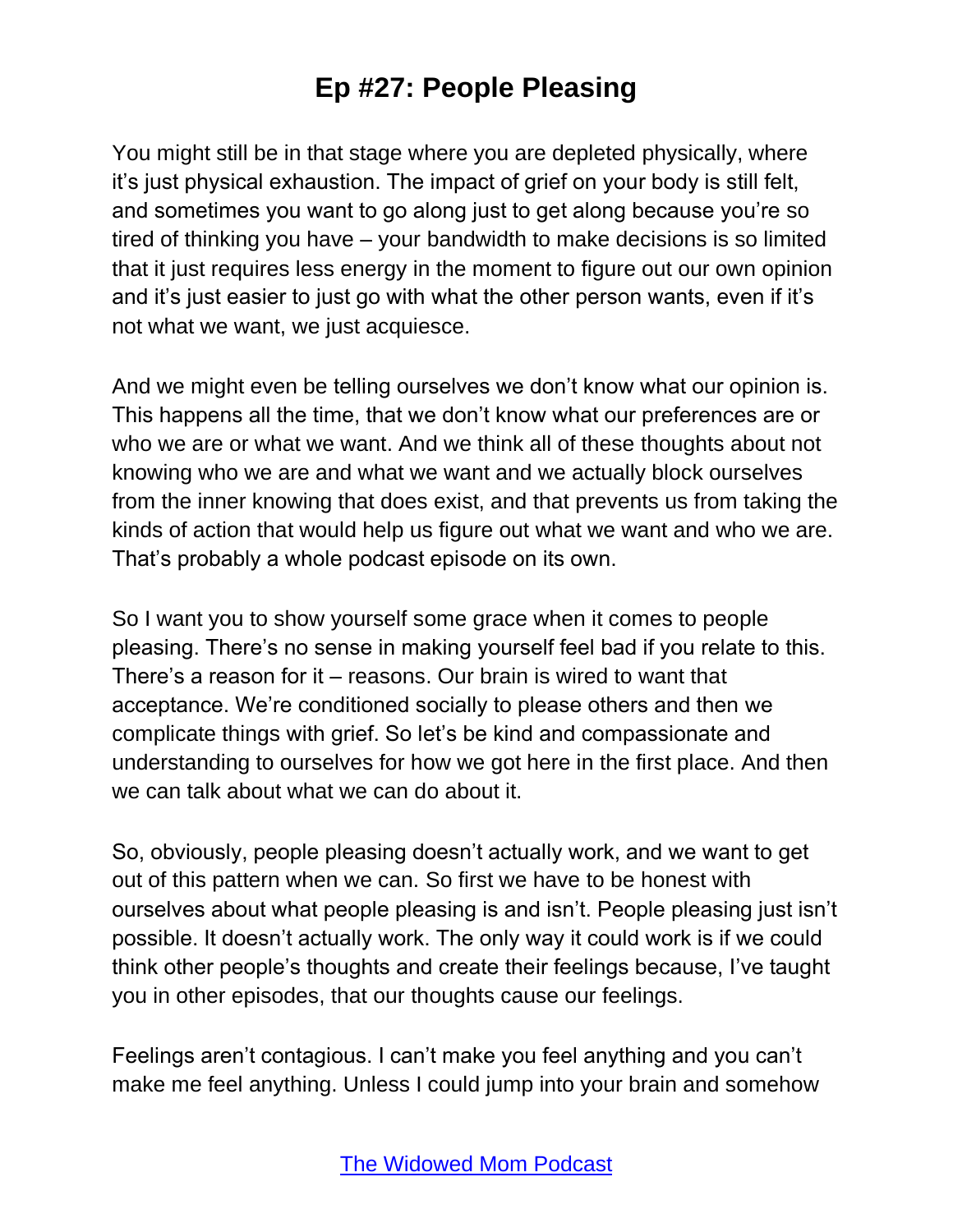program your thoughts, I cannot control your feelings. But most of us don't know this. And so first, we have to acknowledge it. We can't actually make people feel happy. Impossible. Only they can do that with their thoughts.

And so it doesn't matter if you are the best chameleon in the world, people are still going to think whatever they will, and there's nothing we can do about it. My teacher, Brooke Castillo teaches that people pleasers are liars. And it sounds a little harsh when she says it, but she's right.

I think it comes from a good place though. It's not like we wake up and we're like, "You know, I'm just going to be really dishonest today." That's not what it is. But when we are trying to people please, when we are putting other people's opinions over our own, it is dishonest because we're acting as though we think something that we don't.

We're being a chameleon. And we're doing it because we're trying to control the thoughts and feelings of other people. I look back on all the people pleasing I've done in the past and I'm still working on it. I know that every time I've done it, my inclination was to try to control what other people thought of me so that I didn't have to face my own self-doubt inducing thoughts because my brain would tell me, and still tells me, "If they like me, I can like me. If they agree with me, I can agree with me."

That isn't how it works. It really doesn't matter what other people think of me. What other people think of me, honestly, is none of my business. And this is how I know; if my brain and your brain is thinking a thought and convinced that it is true, that makes me feel self-doubt, then it doesn't really matter what someone else thinks, feels, says to me.

They may think amazing things about me, but their positive thoughts about me will not stick for me. They will not stick for me if I disagree, if I'm thinking other thoughts. If you haven't listened to the episode I did on cognitive bias, this is what I'm talking about.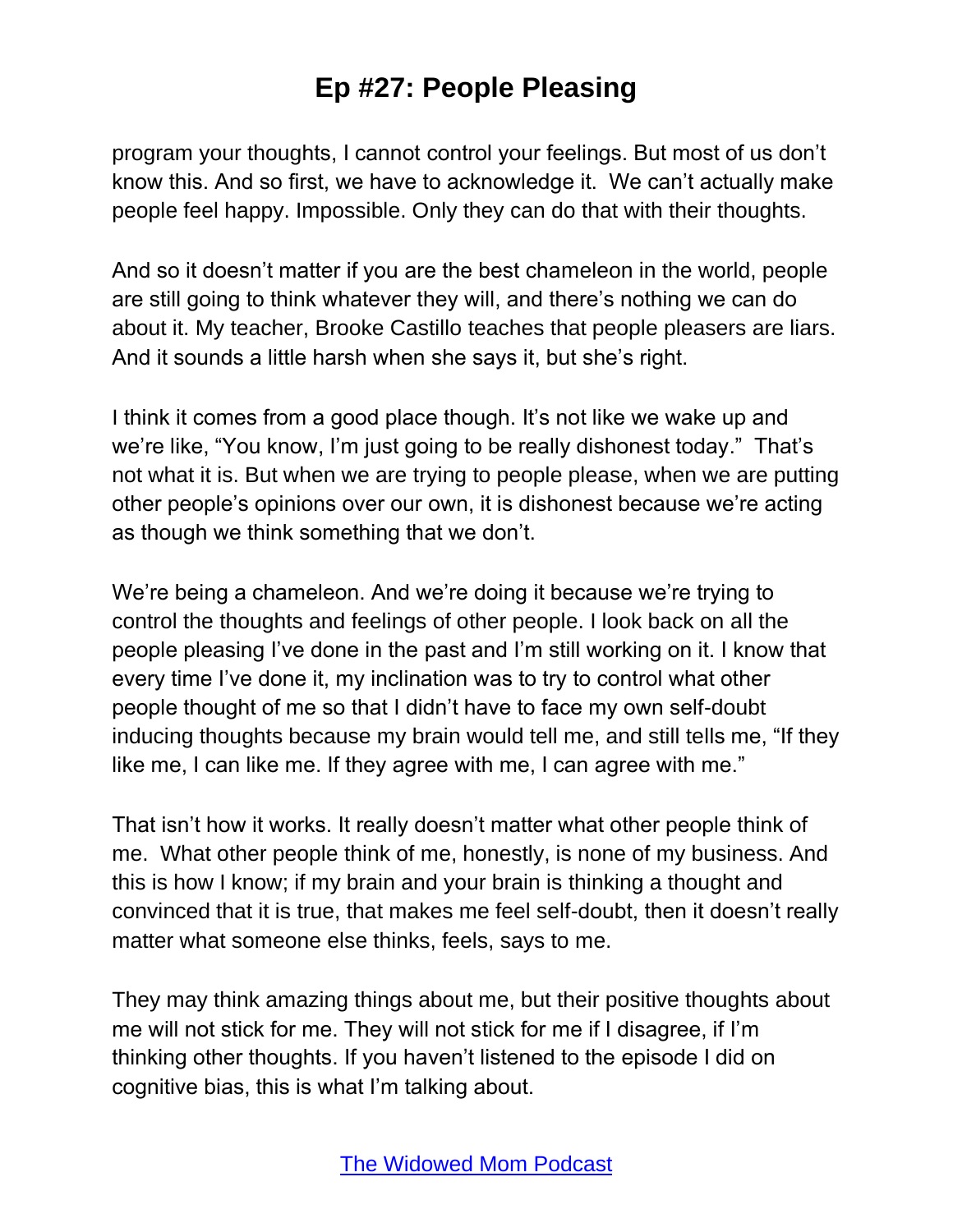Your brain will just keep finding evidence that matches your thoughts about yourself. So if someone gives you a compliment but your belief is that it's not true, you won't be able to accept the compliment. You will excuse it. You will dismiss it. You will say, well, "If they really knew the truth about me, they wouldn't see that. If they could see what a hot mess I am, they wouldn't say that. They're just saying that to be nice. They don't really mean it. If they knew the real me, they would change their minds."

So the answer never lies outside of us, and that's because the problem never lies outside of us, right? the core of what we're seeking, which is to feel better when we try to people please, is only available by changing our own brain. There is no amount of doing what other people want us to do or being the person we think other people want us to be that ever results in our feeling the way we want to feel.

Because if our beliefs don't line up, if we don't actually think about ourselves in the ways that generate the feelings that we want to feel, if we don't think thoughts that create self-confidence, if we don't create worth with our brain, we will never find it outside of ourselves. But it makes sense why we're trying to get it.

We think we need that validation from some external source, but the truth is, our brain won't accept it. And even if we get it, it won't stick. It has to be an inside job. It's always been.

So I want you to ask yourself, how often am I thinking about making someone else's opinion more important than mine? How often am I thinking about putting what is important to someone else over what is important to me? How often am I trying to control what other people think of me and why?

Why should the preferences of others be more important than my own preferences? And the truth of that answer, for most of us, is because we're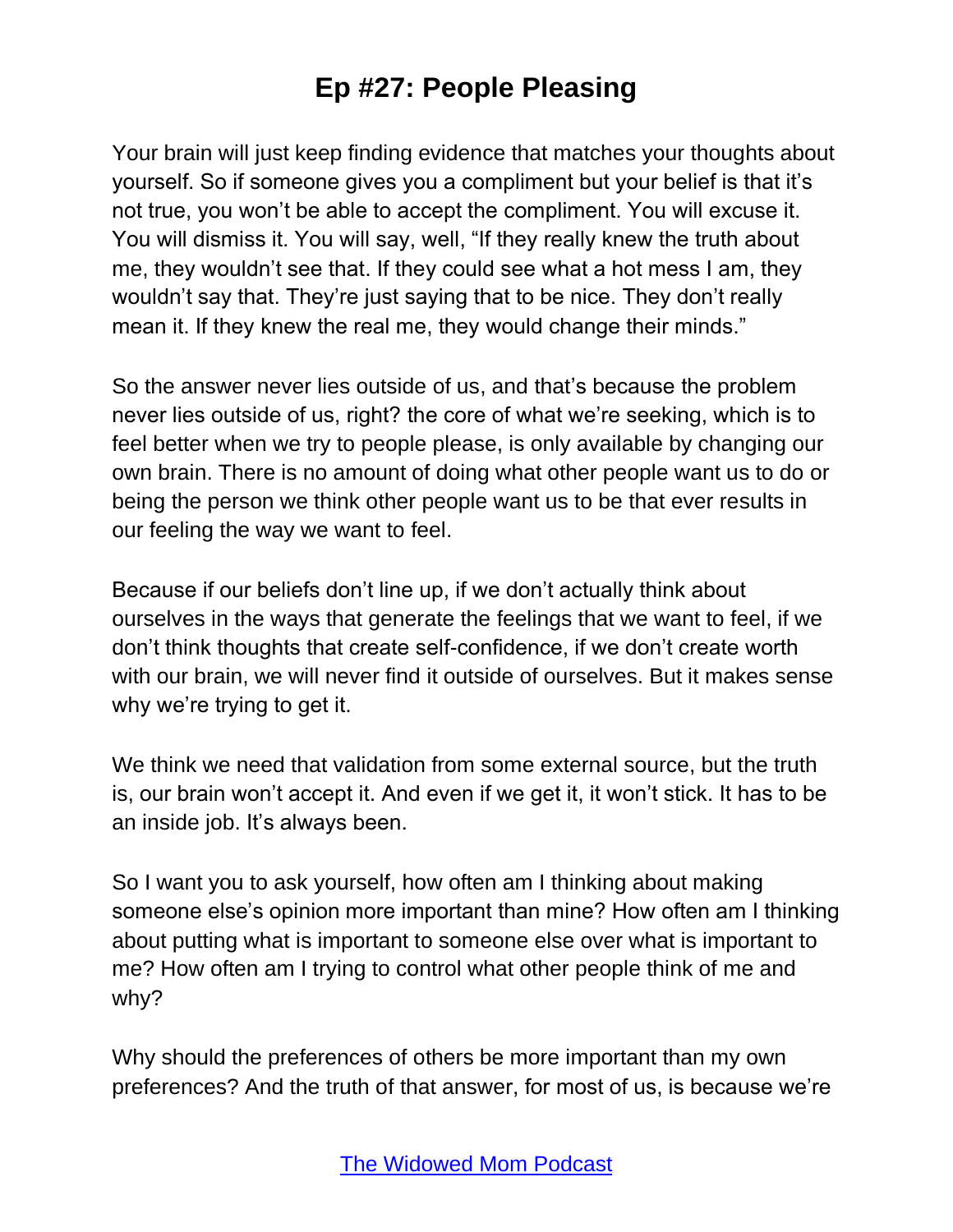just worried that we might actually agree with someone else's negative thoughts about us because nobody's taught us how to manage our mind.

Nobody has taught us how to believe on purpose. Nobody has taught us that all those terrible things we think about ourselves don't actually have to be our reality. Nobody's taught us how powerful our brain is. So we're left perpetually trying to people please and feeling perpetually frustrated because even when we get the validation that we want, it doesn't stick and we don't like who we are in the process of getting it.

And then, of course, the next question to ask is, what is it that I want to think and feel that's really at the root of all of this people pleasing? What is the feeling that I really want to have? And what would I need to believe to create that for myself? Because that's the root cause, there is a feeling you want and you think that you can't have it unless other people think and feel about you in a particular way. That's all it is.

So I want to offer you three steps to this, to dealing differently with a habit or a tendency to people please. The first one is just to become more aware. Become more aware of when your brain is offering you thoughts that you should choose someone else's opinion over yours and just show some compassion to your brain when it does that, to yourself when you notice that.

Understand that it's just an outdated survival mechanism and it's totally okay. And in order to change it, you're going to have to feel uncomfortable. So you're going to feel uncomfortable when you start putting your opinion and yourself higher on the list, and that's okay, that's just the way of it. So become more aware of how often it's happening, what's going on in your brain. That's step number one.

Step number two, tell yourself the truth. Be honest with yourself. You can't actually cause other people's feelings. You can't think their thoughts.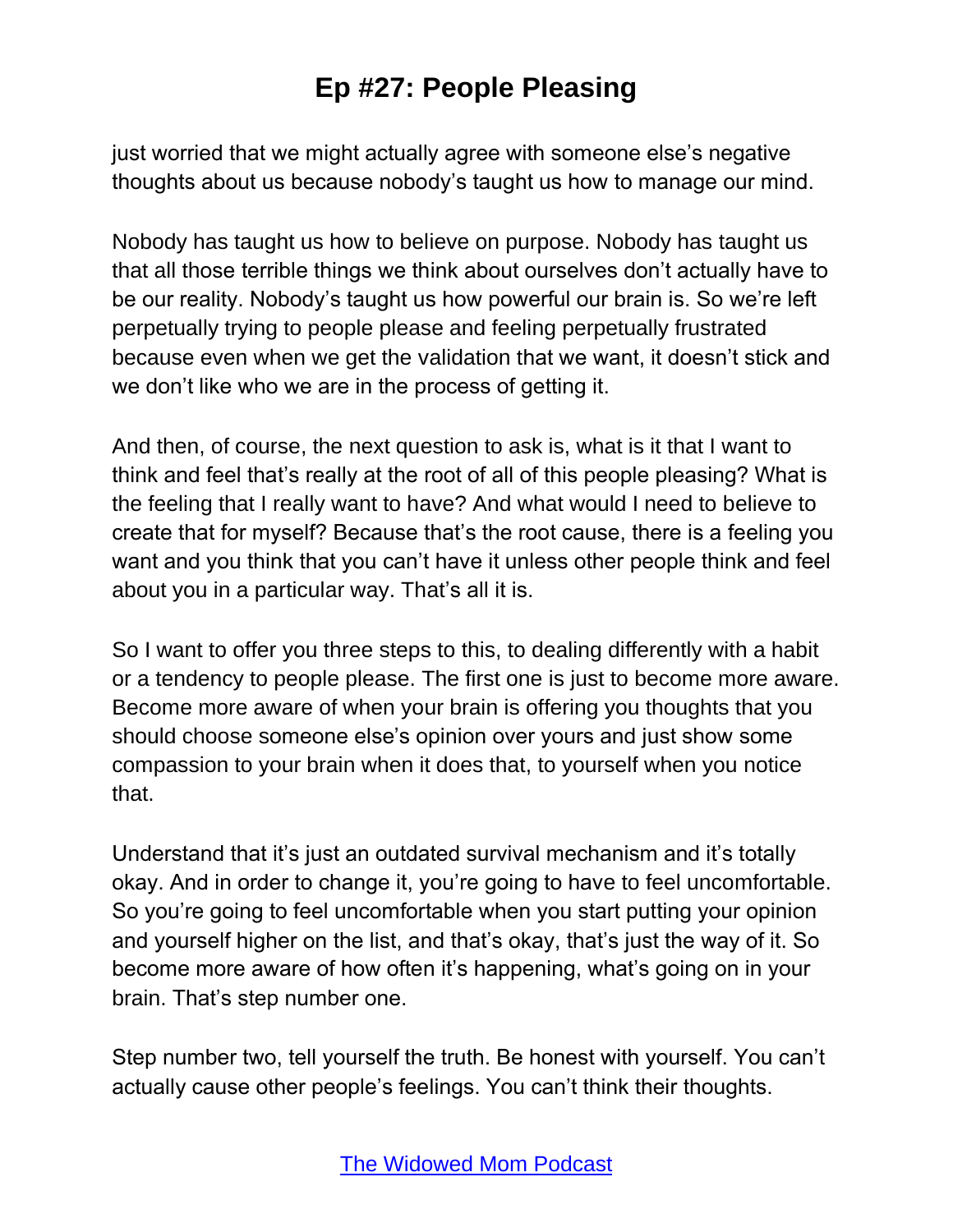they're going to think their thoughts and feel their feelings with or without our permission, whether we like it or not. But we can choose to show up as us.

And let them think and feel however they choose. They're going to do it anyway. We might as well be the version of us that we want to be and let them have their thoughts about it because they're going to have their thoughts anyway.

I've told this story before but, you know, I've been told online – there's some really interesting characters online and, you know, that I prey on widows. Okay, it doesn't matter, if somebody has decided that I prey on widows, it doesn't matter what I do. That's a thought and opinion that they have and maybe they've had a bad experience with being taken advantage of and that's where that's coming from.

I don't know, but I know who I am and the type of work that I do and why I do it and what's in my heart and I know that I'm not preying on widows, so I can just let them think that. I don't even need to change it. And I certainly don't need to let it influence who I am and how I show up in the world, and you don't either.

But we have to be honest and tell ourselves the truth first, which is that we can't control other people's thoughts and feelings. There's nothing we can ever do to think their thoughts for them. It's just impossible.

And then thirdly, notice what it is that you really want and give yourself permission to have it. What is the thought or feeling that you're wanting to have? What do you have to believe to generate the emotion that you want? It's coming from your mind. If you want to believe you're a good mom and you think that you need to act or behave in a certain way or get somebody else's approval for you to believe that, I promise you, you don't have to.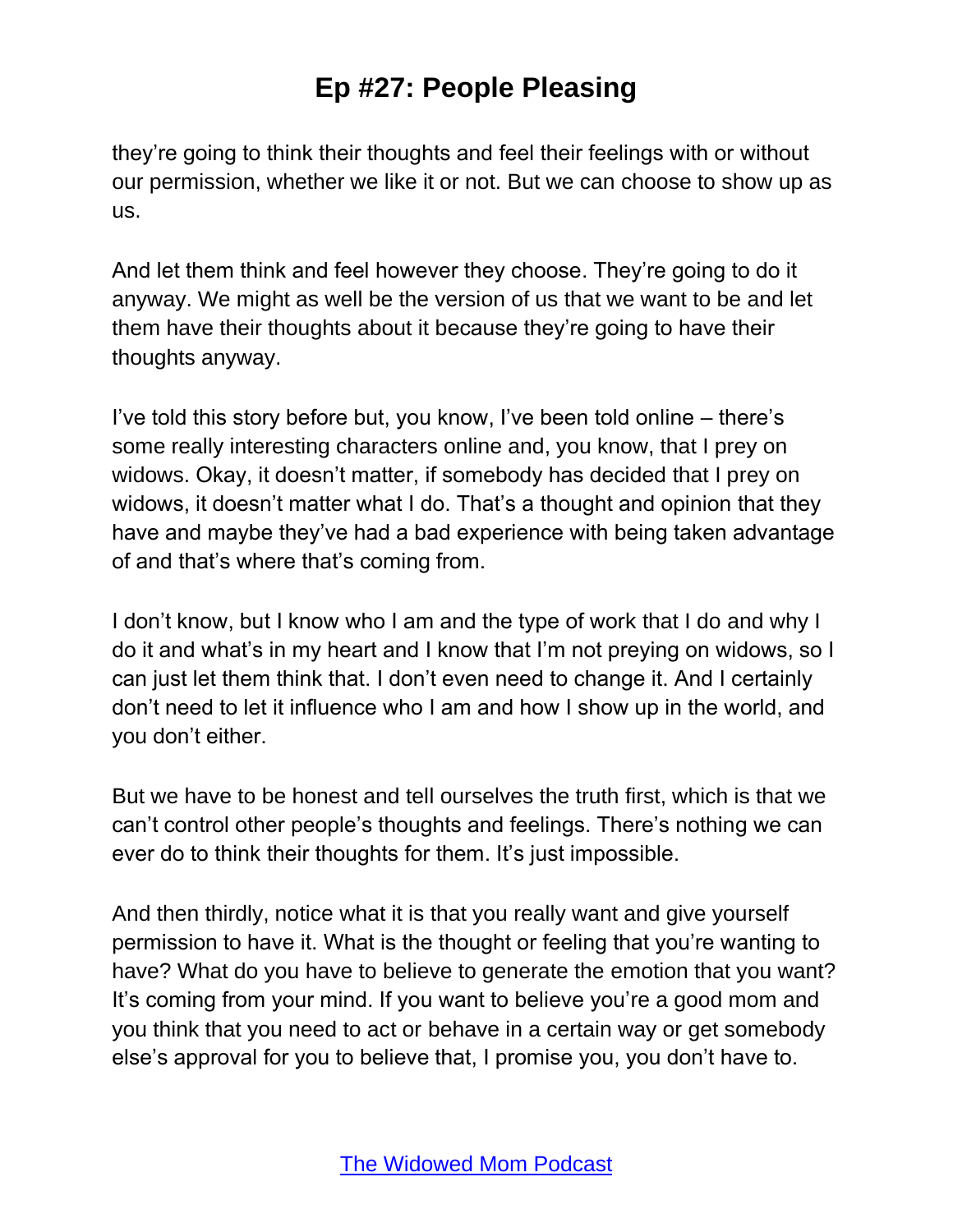It won't work. If you want to believe you're a good mom, you can, even – and this might blow your mind – if you've just yelled at your kid. Even if you just yelled at your child and lost your patience and anger fueled your behavior, you can still decide to believe you're a good mom, and in doing so, that will be what helps you not yell the next time. That will be what helps you become an even better mom.

And that doesn't need to come from anybody else but from inside of your mind. If you want to believe that you're a kind person, you can. You can choose to do that. And when you do, you'll be even more kind. If you want to believe you have it together, if you want to believe you're organized, you can choose to do that, and then, when you do, you'll be even more together.

You'll be even more organized. You can actually just decide that you know what's best for you. You can choose that belief. You don't need my permission. You don't need anyone's permission. You don't even need any evidence. You just need to choose what you want to think about yourself, and then guess what will happen; you'll go create more of that and you'll start to see evidence of how it's true and you'll create more of what you want and be more of who you want to be.

Meanwhile, other people are just out there having their own opinions and their own thoughts and their own feelings and it's all okay, and you can relax. And you can let people think what they think and feel what they feel because they're going to do it anyway.

Alright, you picking up what I'm putting down, friends? I get a little riled up on this one, only because I have really just struggled with it myself for so long and I am so good at being a chameleon, or I have been, and it has been such a challenge for me to really put my opinions higher on the list, not just be who I think people want me to be but be who I want to be.